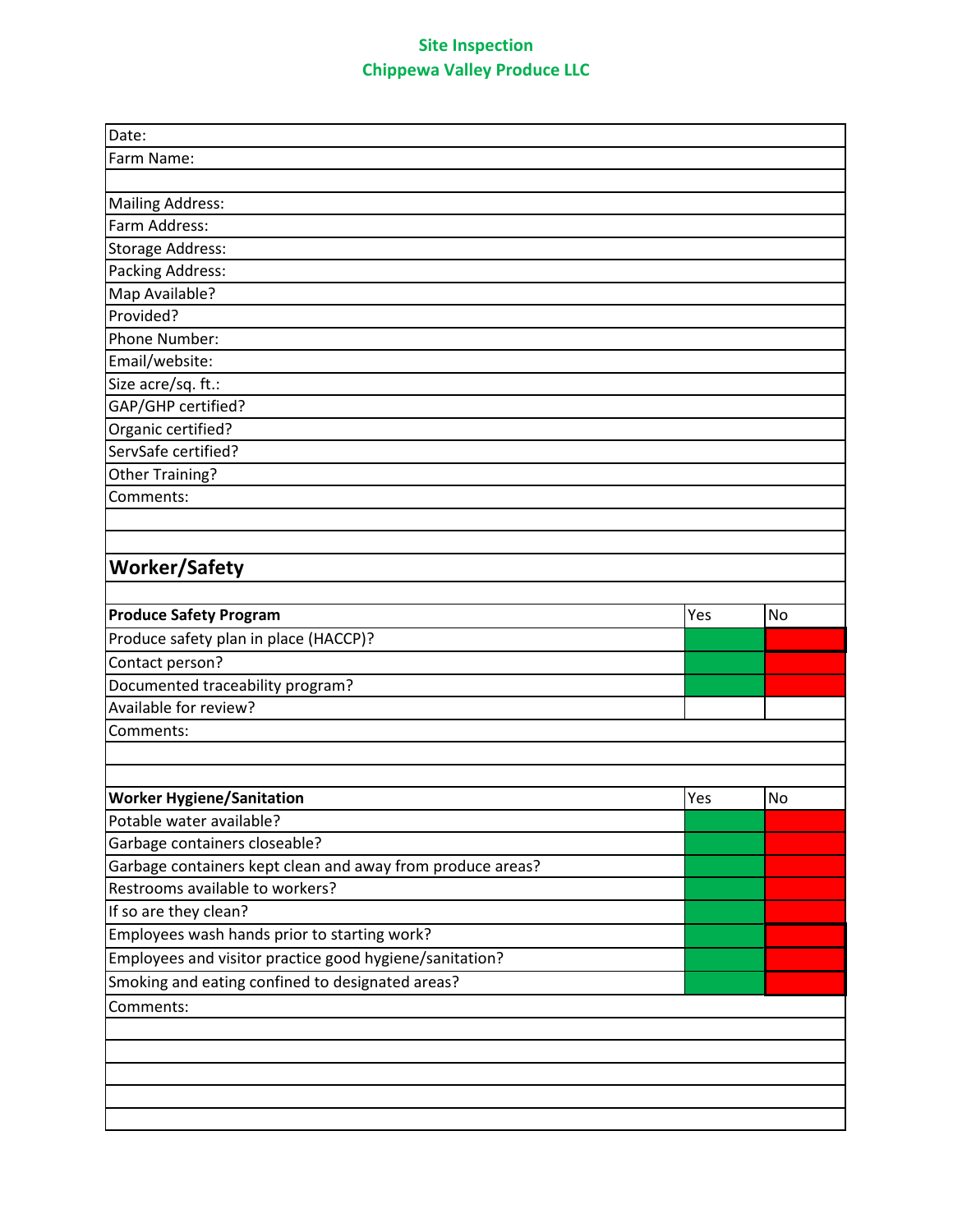## **Site Inspection Chippewa Valley Produce LLC**

| <b>Farm Site Review</b>                                               |     |           |  |
|-----------------------------------------------------------------------|-----|-----------|--|
|                                                                       |     |           |  |
|                                                                       |     |           |  |
| <b>Growing Area</b>                                                   | Yes | No        |  |
| Equipment kept clean and in good working condition?                   |     |           |  |
| Growing area generally kept clean?                                    |     |           |  |
| Mulch used?                                                           |     |           |  |
| Type of mulch?                                                        |     |           |  |
| Kept free of plant debris?                                            |     |           |  |
| Kept free of contaminates?                                            |     |           |  |
| Rodent/pest protection used?                                          |     |           |  |
| Insect traps used?                                                    |     |           |  |
| Produce kept off ground?                                              |     |           |  |
| Not marketable produce removed and disposed of properly?              |     |           |  |
| Dust kept to a minimum?                                               |     |           |  |
| IPM plan followed?                                                    |     |           |  |
| Comments:                                                             |     |           |  |
|                                                                       |     |           |  |
|                                                                       |     |           |  |
| <b>Pest Control</b>                                                   | Yes | <b>No</b> |  |
| Written IPM plan available for review?                                |     |           |  |
| Pesticides onsite?                                                    |     |           |  |
| No major cracks in walls or ceilings?                                 |     |           |  |
| Records kept and available for review?                                |     |           |  |
| Comments:                                                             |     |           |  |
|                                                                       |     |           |  |
|                                                                       |     |           |  |
| <b>Water/Sewer</b>                                                    | Yes | No        |  |
| Water quality assessment done?                                        |     |           |  |
| irrigation available? If so, explain in comments.                     |     |           |  |
| Septic/sewer properly working/in good condition?                      |     |           |  |
| Comments:                                                             |     |           |  |
|                                                                       |     |           |  |
| Animals/Livestock                                                     | Yes | No        |  |
| Livestock present?                                                    |     |           |  |
| If so kept away from produce areas?                                   |     |           |  |
| Animals(pets) present?                                                |     |           |  |
|                                                                       |     |           |  |
| If so kept away from produce areas?                                   |     |           |  |
| Growing areas show signs of wild pest monitoring?                     |     |           |  |
| Comments:                                                             |     |           |  |
|                                                                       |     |           |  |
|                                                                       | Yes | No        |  |
| Fertilizers/Pesticides/Herbicides                                     |     |           |  |
| Kept in separate area away from produce or other contamination areas? |     |           |  |
| None organic products onsite?                                         |     |           |  |